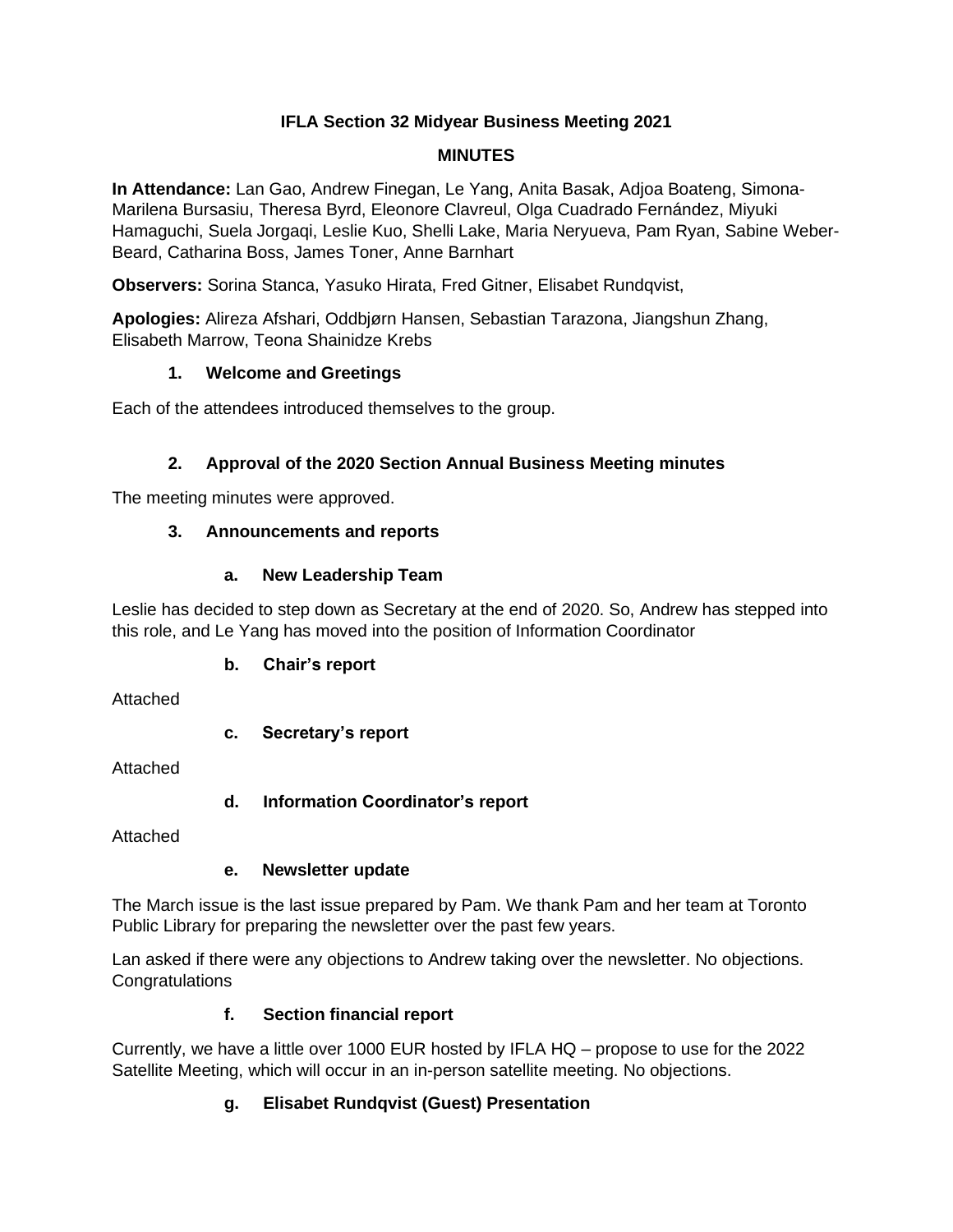Minority rights are human rights. Minorities have a right to participate in decision-making that will affect them. We need to ask and listen to them in a more structured way.

Indigenous people have been present in the area since the beginning of time. Others have arrived in more recent times, such as immigrants, asylum seekers. Then there are those in the middle – when national borders shifted (ie after conflicts) people become minorities, despite having a long history in that region.

Example – the Sami people are both Indigenous and National Minorities – they cross four political borders, but consider themselves to be also national minorities.

Elisabet proposes that IFLA Governing Board should recognize national minorities – to set up a third unit: National minorities under international / national law.

Indigenous Matters have already indicated that they will not support this group, as it's not specifically about Indigenous people.

Example of other similar bodies: NAPLE Working Group– "Library services for, with and by persons identifying as bearer of a Regional or Minority Language."

Lan: Encourage Elisabet to proceed with the procedures

Adjoa: I would like to support Elisabet's proposal. From her experience supporting Indigenous Matters, she has experience that can be useful.

### **4. 2020-2021 Action Plan Progress Review**

Leslie: The project has been working on is informal guidelines for IFLA groups to run their meetings in a way that is helpful for those who are not fluent in the language that the meeting is run.

Anne: Survey was conducted before COVID. The data has been compiled. We were going to follow up with interviews with some libraries. Andrew elaborated (conversations with Nancy)

Le: Promotional campaign for Manifesto and Toolkit. Looking to post highlights on social media on how the manifesto is being used.

Lan: Appreciates all the work that people have done – but want to remind project leaders that they are responsible to keep project members engaged and informed on project progress.

### **5. 2021 IFLA WLIC**

Update on WLIC 2021 session plans.

- 15 years of the Multicultural Library Manifesto no objections
- Co-sponsoring LSN session seeking support in identifying a good example of library providing refugee, asylum seeker, migrant and immigrant – no objections
- Proposed round table with CPDWL and NPSIG put on the back burner propose that we table it as a possible collaboration in 2022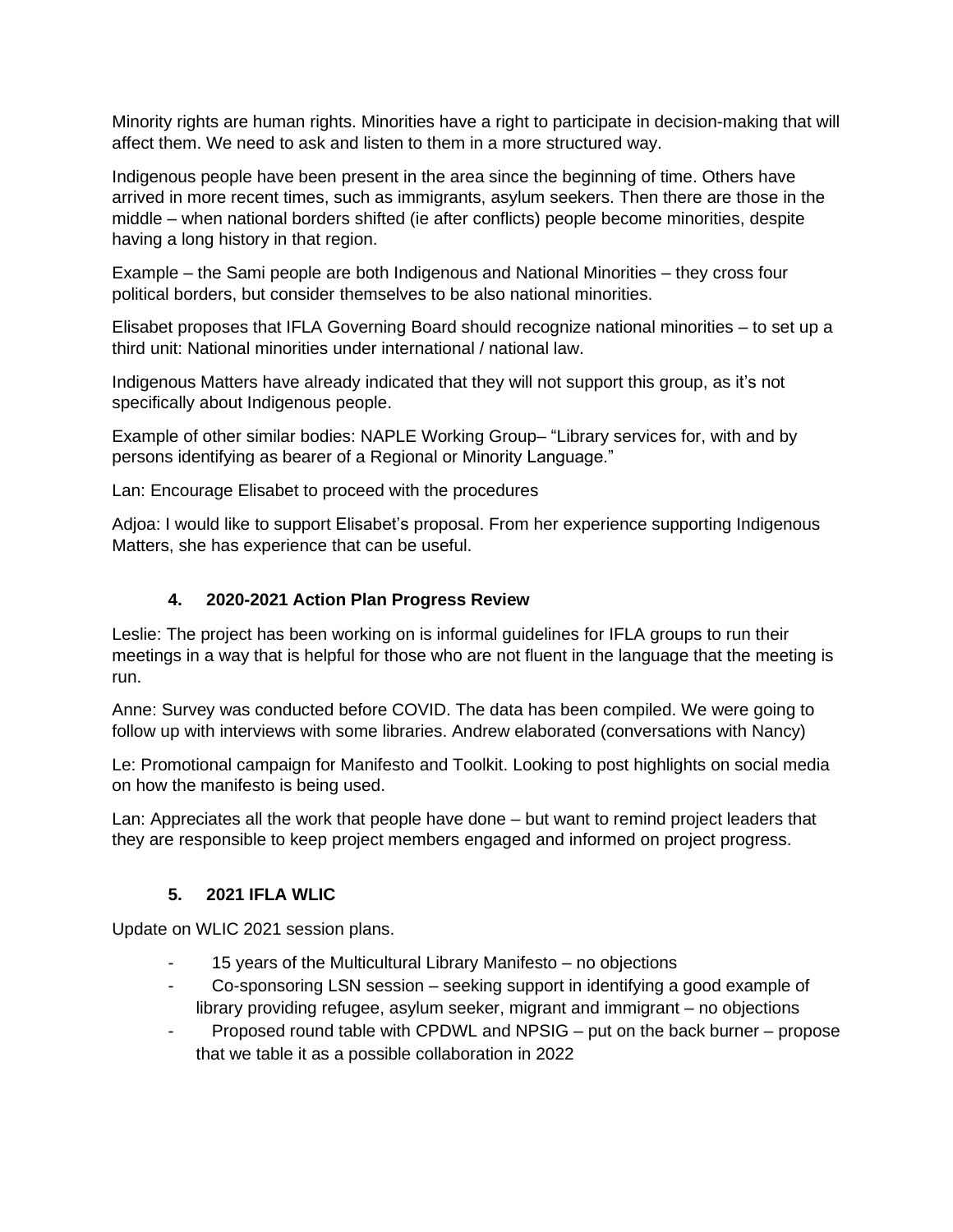#### **6. IFLA elections 2021**

Following the governance review changes, IFLA has called for elections in line with the new governance structure. It will come into effect on the day after the 2022 General Assembly.

Some changes:

Information Coordinator is now officially an IFLA Officer.

Corresponding members are now discontinued – additional five members can be co-opted to improve geographic diversity in the standing committee.

Adjoa: For the outgoing committee members – thanks for your work, and please do consider some of the other committees that are seeking members.

Lan: Please elaborate on regional divisions

Adjoa: New – one new region (MENA) – you need to be a member of that region to nominate somebody for that committee.

Lan: Please elaborate on new overall structure.

Adjoa: Smaller governing board. Sections will now be divided into eight divisions – with eight division chairs – but those chairs will not be in the Governing Board – only the professional council chair will be in the governing board. Also – anybody can run for the governing board as a Member at Large.

Lan encourages SC members to familiarize with new governance structures.

Andrew question: When do the changes come into effect for incoming SC members?

WLIC will happen in the second half of August. First business meeting should happen in the two weeks prior to WLIC – with previous committee to prepare the incoming committee and select new leadership team. Second business meeting will happen after the General Assembly, with the incoming standing committee – but outgoing members are encouraged to attend to help with the handover.

Sabine: When will WLIC details be announcement be announced and registration open?

Adjoa: In the next month or so – definitely before 1 July.

### **7. Communication & Active Involvement of SC Members**

Lan: Thank you for your help and dedication, and moving forward, it would be good to see more involvement at all levels. Team members, do reach out to your team leaders, and reach out to us if you'd like to get more involved and we can help connect you with teams.

#### **8. Any other business**

Each member was invited to talk about what's happening in their workplaces.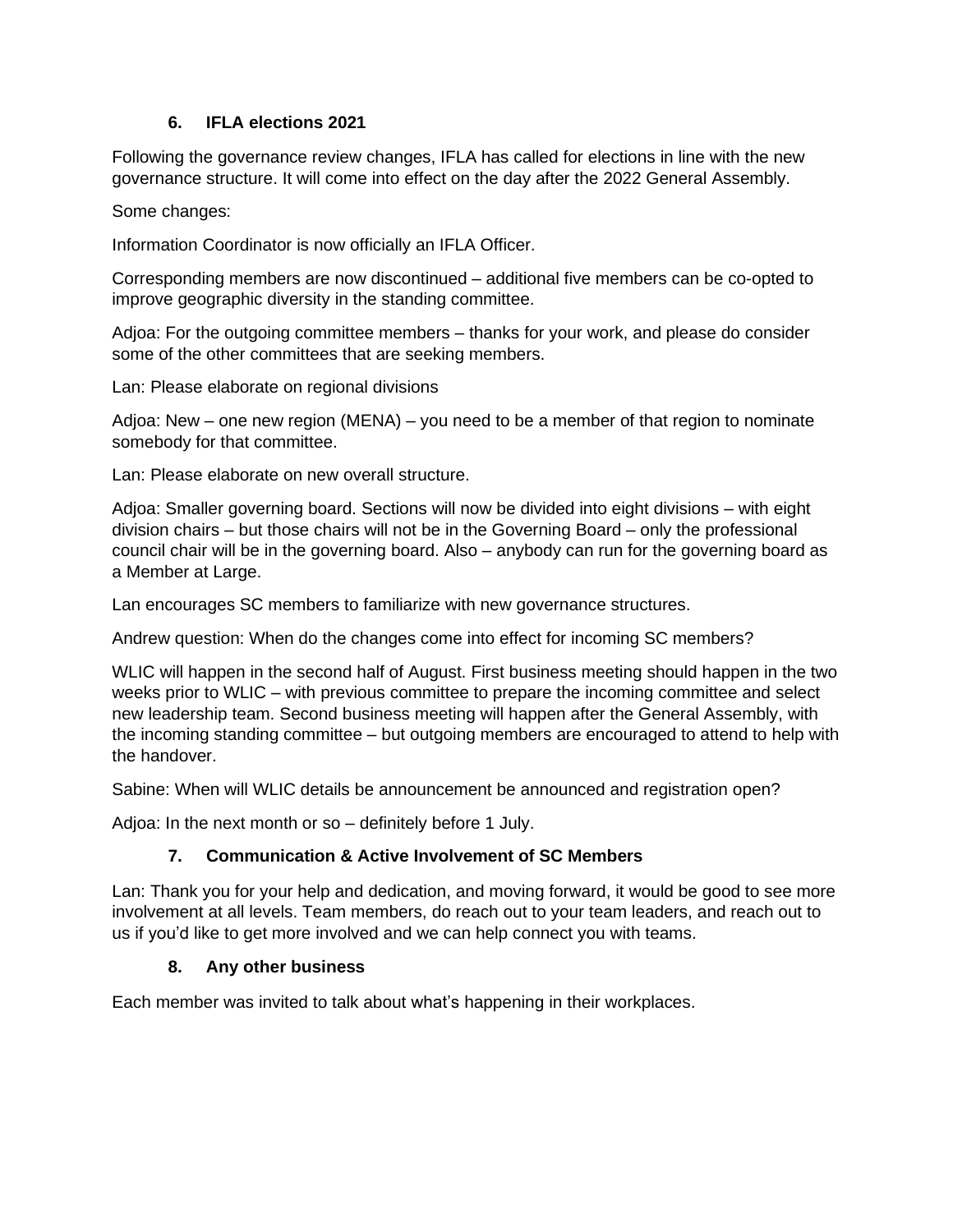Chair's Report Prepared by IFLA Section 32 Chair Lan Gao March 2021

In August 2020 our Section hosted a virtual Annual Business Meeting. During the meeting, we reviewed our Annual Report, Action Plan, and IFLA WLIC session. Chair's Report, Secretary's Report, Information Coordinator's Report, and IFLA/UNESCO Multicultural Library Manifesto Toolkit translation update were also shared among attendees. After the meeting, public version of Annual Report 2019-2020 survey and Action Plan 2020-2021 were posted on our Unit's webpage by Andrew Finegan.

In December 2020, Leslie Kuo requested to step down as Secretary of our Standing Committee. Andrew Finegan is now serving as Secretary of our Standing Committee and Le Yang is our Information Coordinator. I appreciate Leslie's contributions to our Section and want to extend my gratitude to Andrew and Le for the support they have provided me.

In October 2020, Lan attended Division III meeting. In March 2021, Lan and Andrew attended Division III meeting. In March 2021, Unit Mid-term Updates were submitted to IFLA. We have included newsletter publishing and *Manifesto* Campaign in the updates.

This year, the World Library and Information Congress (WLIC) will be held virtually, with the welcome support of the Dutch National Committee. The physical conference previously planned for will be moved to 2023 to be held in Rotterdam, the Netherlands with hybrid components. An in-person conference will be planned for in Dublin, Ireland in 2022. Due to the changes, we will now postpone our collaborations with CPDWL to co-present a WLIC open session until further notice. We have an online WLIC 2021 session planned.

We will not be hosting Satellite Meeting in 2021, but there should be one in 2022. Satellite Meeting 2022 Team will be led by Simona-Marilena Bursasiu, and co-led by Andrew Finegan and Sabine Weber-Beard. There should be some funds held by IFLA HQ that we can use for the Satellite Meeting, if the committee approves.

After IFLA Members have voted overwhelmingly for a more inclusive, effective, and transparent governance in February, IFLA has launched its 2021 nominations and elections process. For more details, please go to elections and appointments webpage: https://www.ifla.org/node/93674.

We have published March 2021 Section newsletter. It was prepared by our newsletter editor Pam Ryan and her team at Toronto Public Library and coordinated by our Information Coordinator Le Yang. We dedicated part of our Section's March issue of newsletter to stories of how IFLA/UNESCO Multicultural Library Manifesto and the Toolkit have been used and implemented in the libraries. I would like to thank all the contributors, our Standing Committee members who coordinated and helped with this task, and especially our newsletter editor Pam Ryan and her team at Toronto Public Library who have prepared and published this newsletter.

I would also like to take this opportunity to thank all of you for the work you have done for our Section. We can't achieve our goals without your dedication.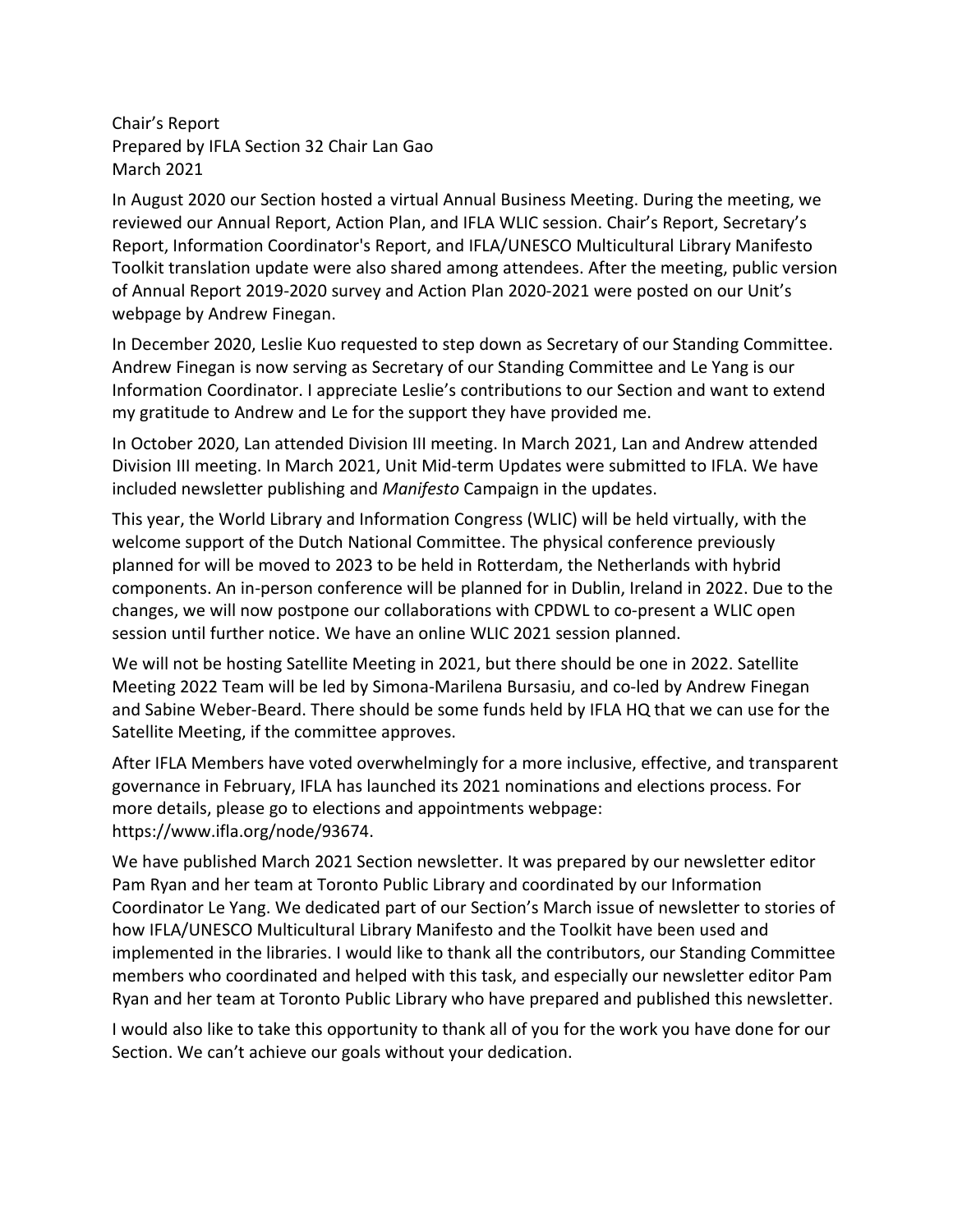Secretary's Report – Section 32 Mid-year Meeting

Firstly, I'd like to acknowledge the work of Leslie Kuo who concluded her as SC Secretary role in late 2020 for health reasons. She will remain on the SC as a member. She thanks the Section for entrusting her with this role in 2019 and wishes the new Secretary, Andrew Finegan, all the best.

In turn, Andrew has been handing over the Information Coordinator role to Le Yang.

Over the last month, the MCULTP leadership team have been busy in preparation for:

- $\Box$  Section elections 2021 is an election year, and with the IFLA Governance Review, there have been some changes. The most notable of these for the section is that there will no longer be corresponding members. So, we encourage any current corresponding members who wish to continue to serve on the Standing Committee to run for election. Please contact Andrew, if you'd like some guidance on how the nomination process works.
- $\Box$  Reviewing the Action Plan COVID-19 has continued to create disruption for our planned activities, and so we have needed to adjust our timeframes accordingly.
- $\Box$  WLIC 2021 Virtual Conference A call for proposals was recently announced, and we have been working to put together a pre-recorded in-conversation discussion around the history of the Multicultural Library Manifesto.
- $\Box$  MCULTP Newsletter The latest issue of the MCULTP newsletter has now been published. Thanks to all of the contributors, and special thanks to Pam Ryan and the team at Toronto Public Library.

The next six months will be an interesting transitional period, as we prepare for our first ever IFLA Virtual Conference, with a new revised Governance Structure.

Andrew Finegan MCULTP Secretary March 2021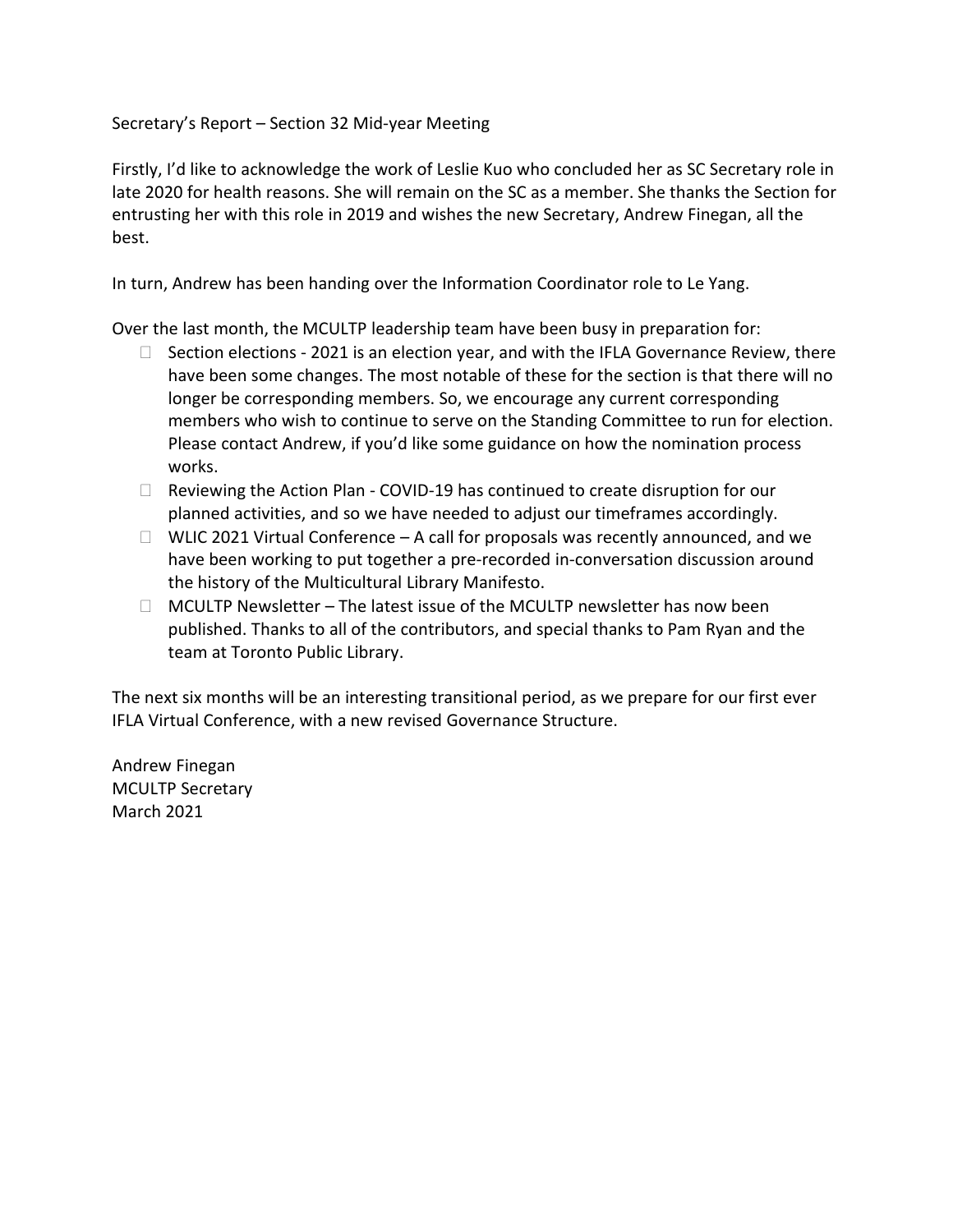# **IFLA Section 32 Midyear Meeting 2021**

Information Coordinator's Report

At the end of 2020, Andrew Finegan moved into the Secretary position, and handed over the Information Coordinator role to Le Yang. He wishes Le Yang all the best for the role in 2021, and looks forward to working together in the MCULTP leadership team.

### Social media team:

Since last year's meeting, there hasn't been a lot of opportunity for engagement in social media. Usually, attending the WLIC annual conference is an opportunity to create a lot of engaging content, with photographs from sessions, posters and social events, commentary on open session discussion, and announcements of awards.

Hopefully, having the virtual WLIC later this year will create opportunities for more engagement through social media again.

### Social media engagement:

We have been posting content to three social media platforms – Facebook, Twitter and Instagram.

I have prepared some statistics around our engagement on each of these platforms from the past seven months since our annual meeting.

# Facebook :

In the past seven months, the number of followers has grown from 2,374 to 2,816, gaining 442 followers. There were nine Facebook posts made during this time. Our peak level of engagement was on the 21 March, when we promoted the March 2021 newsletter. That post had a reach of 411 people and 29 reactions, showing that, even though we have been posting less often, when we put content out there, there is still some good engagement.

# Twitter:

We went from 1,664 to 1,793 followers, gaining 129 followers in seven months. We posted 11 tweets in this time.

Our most engaging content was from:

- End of year message, wishing everybody the best for 2021 (1,515 impressions, 36 engagements)
- Call for submissions for our March 2021 newsletter. (1,391 impressions, 19 engagements)